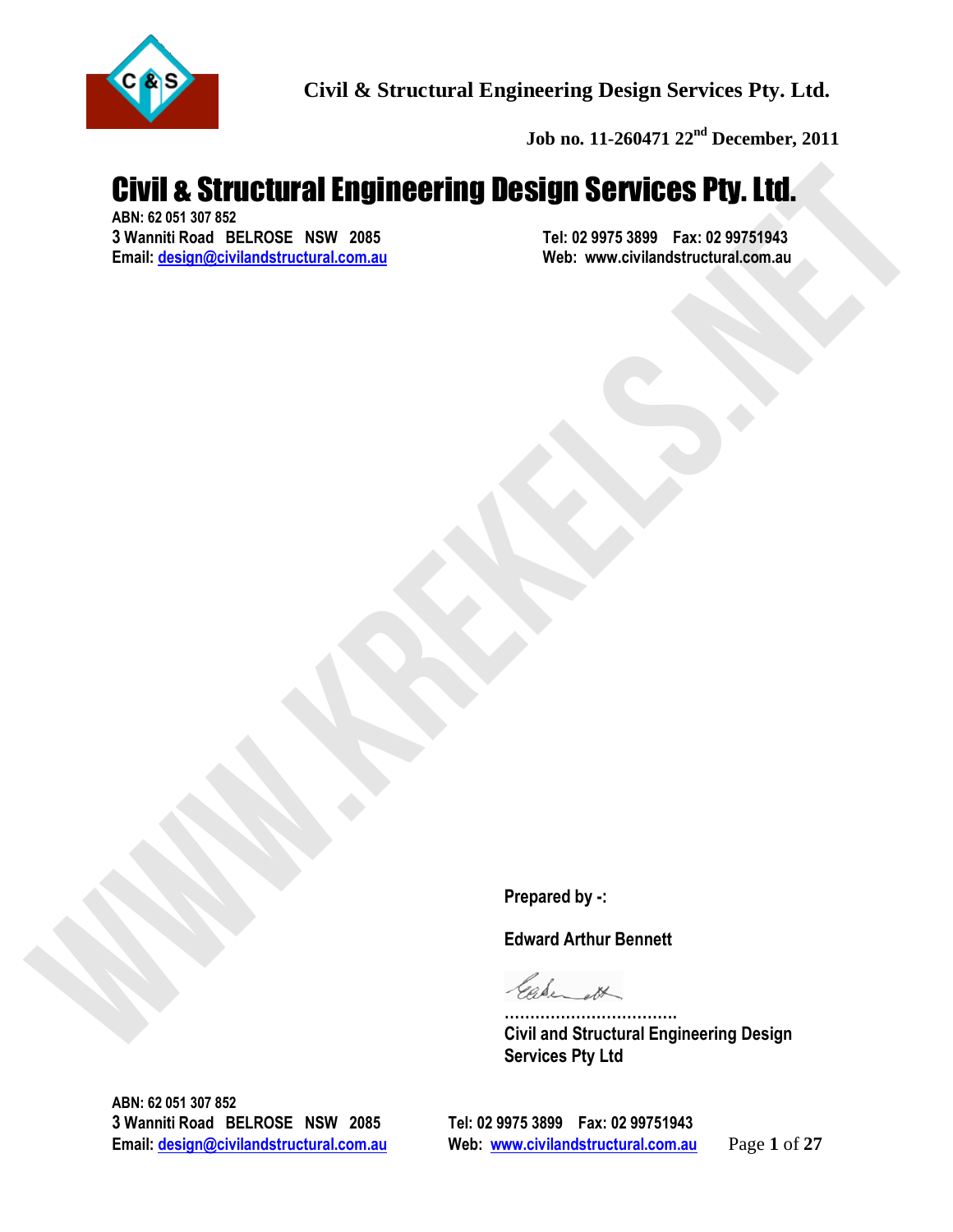

**Job no. 11-260471 22nd December, 2011**

# **CONTENTS**

**1.0 INTRODUCTION** 

**2.0 DESIGN RESTRICTIONS AND LIMITATIONS** 

# **3.0 TENT SPECIFICATIONS**

**3.1 DESIGN WIND PRESSURE CALCULATION** 

**3.2 STRUCTURAL ANALYSIS** 

CONTENTS<br>
1.0 INTRODUCTION<br>
2.0 DESIGN RESTRICTIONS AND LIMITATIONS<br>
3.1 DESIGN WIND PRESSURE CALCULATION<br>
3.2 STRUCTURAL ANALYSIS<br>
4.0 CERTIFICATE OF ADEQUACY FOR DESIGN TENTS **4.0 CERTIFICATE OF ADEQUACY FOR DESIGN TENTS**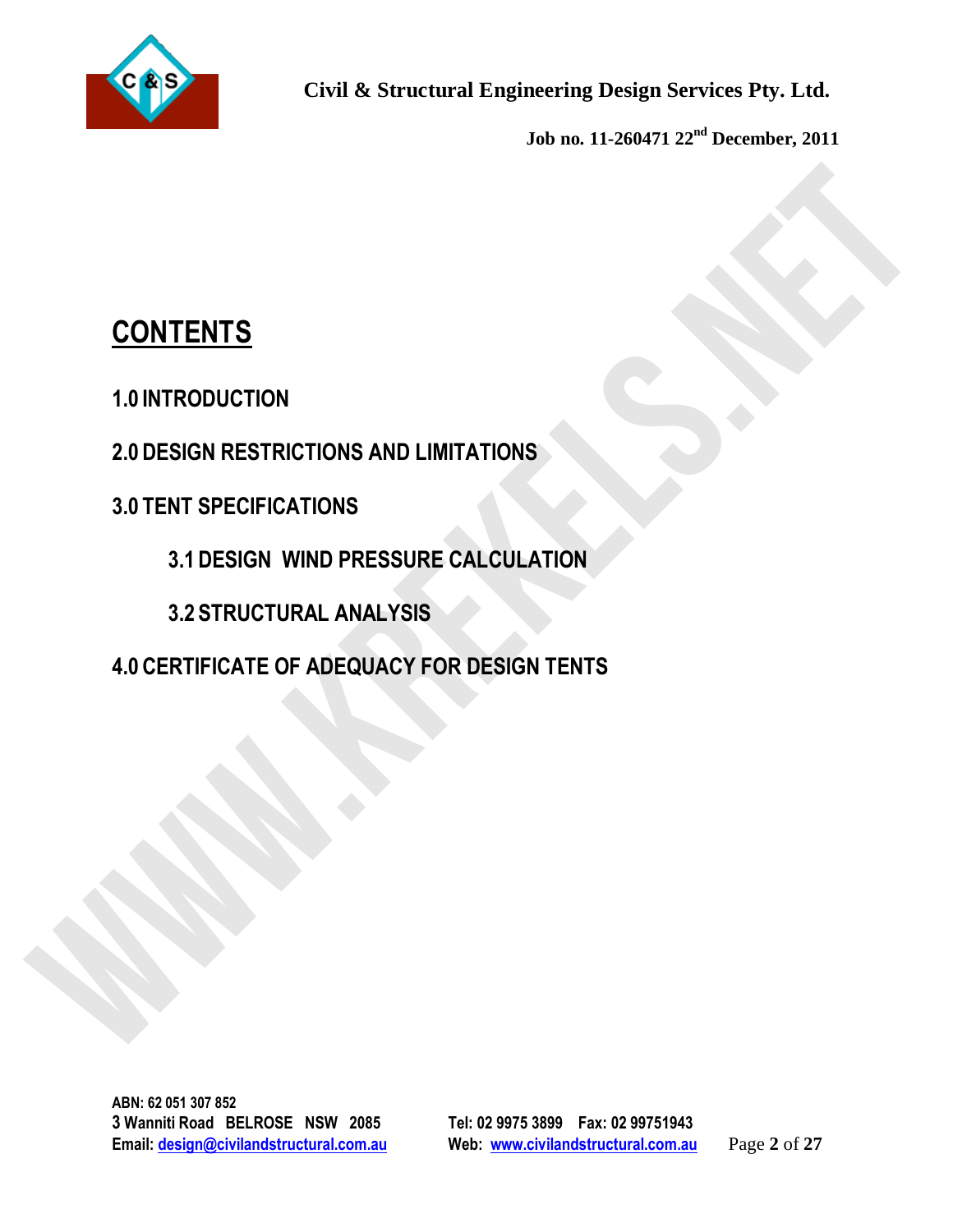

# **1.0 INTRODUCTION**

This Certification is the sole property for copyright to Mr. Ted Bennett of Civil & Structural Engineering Design Services Pty. Ltd.

The following structural drawings and calculations are for the transportable tents

The frame consists of extruded aluminium (grade 6005 T5) connector, Leg outer, Leg Inner and Truss. The base plate is generally anchored in position with 10x30 mm steel stakes.

1.0 INTRODUCTION<br>
This Certification is the sole property for copyright to Mr. Ted Bennett of Civil & Structural<br>
Engineering Design Services Pty. Ltd.<br>
The frame consiste of extracted aluminium (grade 6005 T5) connectric, Please refer to the structural drawings for further information on the components and assembly of the tents.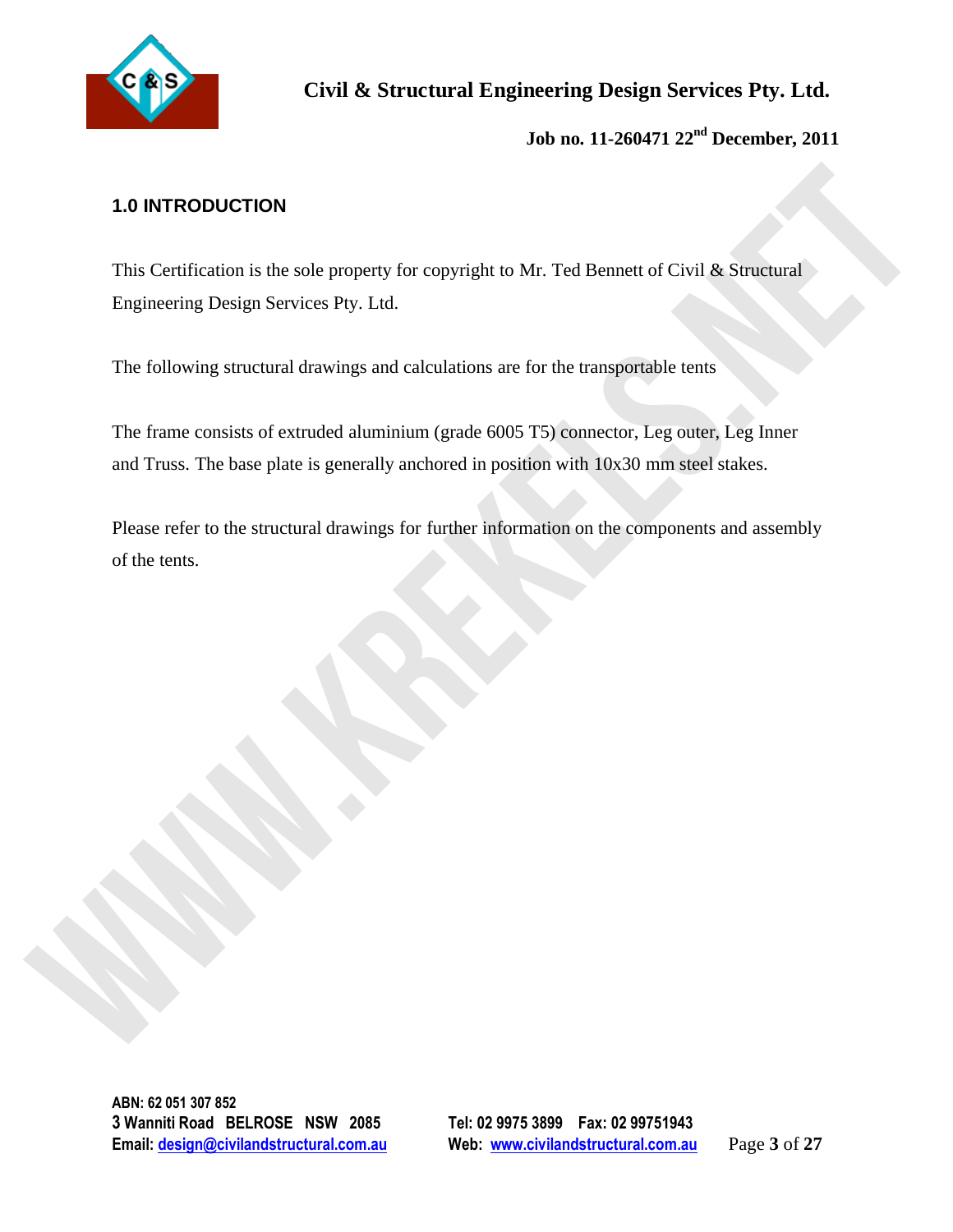

**Job no. 11-260471 22nd December, 2011**

# **2.0 DESIGN RESTRICTIONS AND LIMITATIONS**

The erected structure is for temporary use only and is limited to 6 months maximum at any one site establishment.

It should be noted that if high gust wind speeds are anticipated or forecast in the locality of the tent. For forecast winds in excess of 80km/hr or 22m/s, all fabric shall be removed from the frames and the structure should be completely dismantled.

Please note that the locality squall or gust wind speed is affected by factors such as terrain exposure and site elevations.

Live load or occasional loads are limited to a single maximum suspended load of 140kg located at the ridge connection, unless noted otherwise note and if a larger load is required the Engineer should be notified so that a revision calculation may be carried out for approval.

The structure may only be erected in regions with wind classifications no greater than the limits specified on the attached wind analysis (Regional Wind Speed Region A (1-7).

**2.0 DESIGN RESTRICTIONS AND LIMITATIONS**<br>The enected structure is for temporary use only and is limited to 6 months maximum at any only<br>suite establishment.<br>It should be noted that if high gast wind speeds are anticipate The wind classifications are based upon the regional wind terrain category, topographical location and site shielding from adjacent structures. Please note that in many instances topographical factors such as a location on the crest of a hill or on top of an escarpment may yield a higher wind speed classification than that derived for a higher wind terrain category in a level topographical region. For this reason, particular regard shall be paid to the topographical location of the structure. For localities which do not conform to the standard prescribed descriptions for wind classes as defined above, a qualified structural engineer may be employed to determine an appropriate wind class for that the particular site.

**ABN: 62 051 307 852 3 Wanniti Road BELROSE NSW 2085 Tel: 02 9975 3899 Fax: 02 99751943** 

**Email: design@civilandstructural.com.au Web: www.civilandstructural.com.au** Page **4** of **27**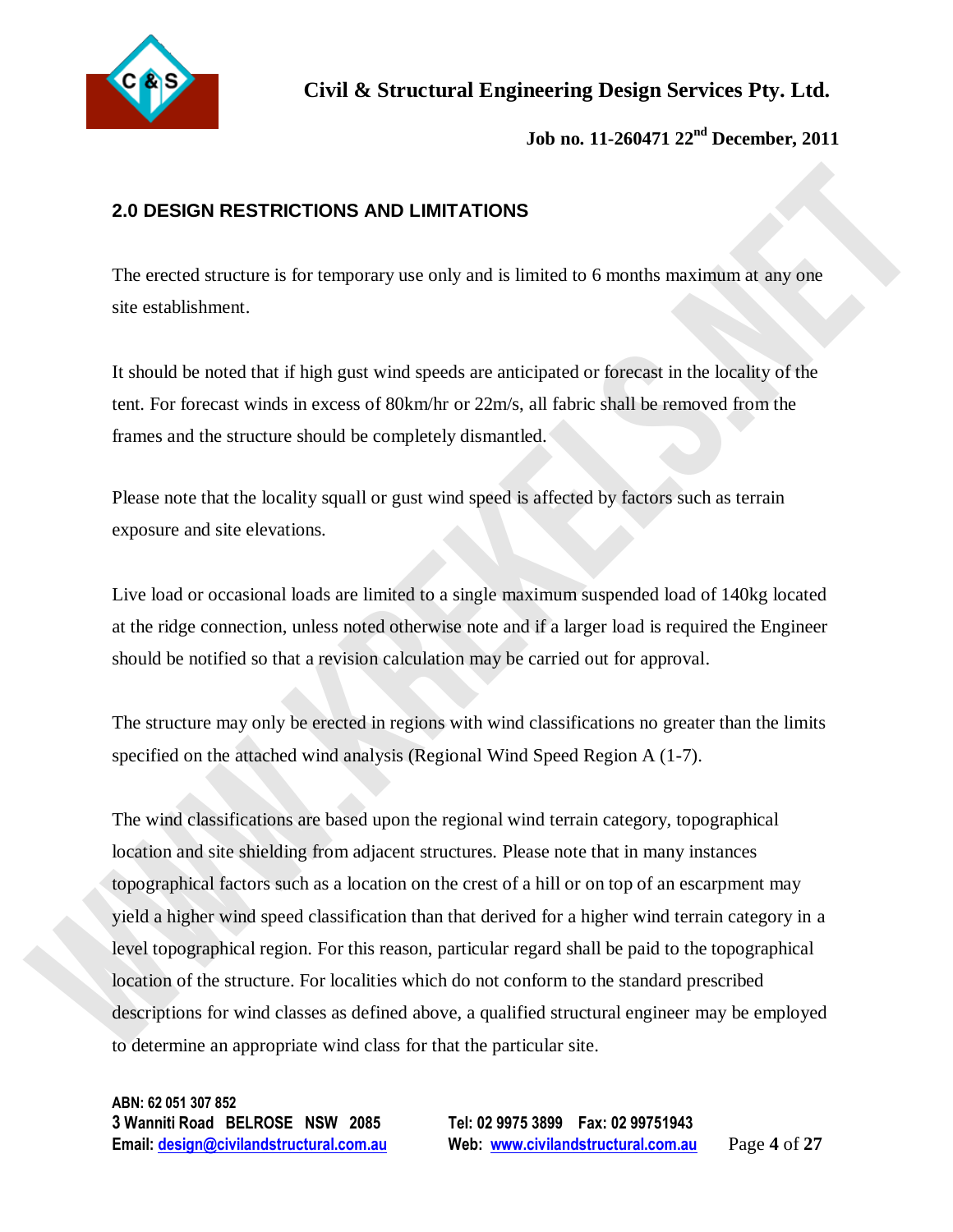

# **Job no. 11-260471 22nd December, 2011**

| appropriate wind classification for the site. |                  |                                  |           | consideration should be given to pullout tests of the stakes and professional assessment of the |
|-----------------------------------------------|------------------|----------------------------------|-----------|-------------------------------------------------------------------------------------------------|
|                                               |                  |                                  |           |                                                                                                 |
|                                               |                  |                                  |           |                                                                                                 |
|                                               |                  |                                  |           |                                                                                                 |
|                                               |                  | TENT BASE ANCHORAGE REQUIREMENTS |           |                                                                                                 |
| <b>TENT</b>                                   | SOIL             | Wind                             |           |                                                                                                 |
| <b>SIZE</b>                                   |                  | Classification                   |           |                                                                                                 |
|                                               |                  | W80 km/hr                        | W80 km/hr |                                                                                                 |
|                                               |                  |                                  | (WEIGHT   |                                                                                                 |
|                                               |                  | (STAKES PER                      | PER       |                                                                                                 |
|                                               |                  | UPRIGHT)                         | UPRIGHT)  |                                                                                                 |
| 2.4.0x2.4 m                                   | A                | $\overline{2}$                   |           |                                                                                                 |
| (4 legs)                                      | B                | 1                                |           |                                                                                                 |
|                                               | C<br>D           | 1<br>$\mathbf{1}$                |           |                                                                                                 |
|                                               | E                | $\overline{2}$                   | 60 kg     |                                                                                                 |
| 3.0x3.0m                                      | A                | $\overline{2}$                   |           |                                                                                                 |
| (4 legs)                                      | В                | $\mathbf{1}$                     |           |                                                                                                 |
|                                               | С                | $\overline{1}$                   |           |                                                                                                 |
|                                               | D                | $\mathbf{1}$                     |           |                                                                                                 |
|                                               | E,               | $\overline{2}$                   | 75 kg     |                                                                                                 |
| 3.0x4.5 m                                     | A                | $2^{1}$                          |           |                                                                                                 |
| (4 legs)                                      | B                | 1                                |           |                                                                                                 |
|                                               | C                | 1                                |           |                                                                                                 |
|                                               | D                | 1                                |           |                                                                                                 |
|                                               | E                | $\overline{2}$                   | 120 kg    |                                                                                                 |
| 3.0x6.0 m                                     | A                | $\overline{2}$                   |           |                                                                                                 |
| $(6 \text{ legs})$                            | B<br>$\mathsf C$ | $\mathbf{1}$                     |           |                                                                                                 |
|                                               | D                | $\mathbf{1}$<br>$\mathbf{1}$     |           |                                                                                                 |
|                                               | E                | $\overline{2}$                   | 100 kg    |                                                                                                 |
| 5.7x5.7 m                                     | $\mathsf A$      | 4                                |           |                                                                                                 |
| (8 legs)                                      | B                | 4                                |           |                                                                                                 |
|                                               | С                | 4                                |           |                                                                                                 |
|                                               | D                | 4                                |           |                                                                                                 |

## **TENT BASE ANCHORAGE REQUIREMENTS**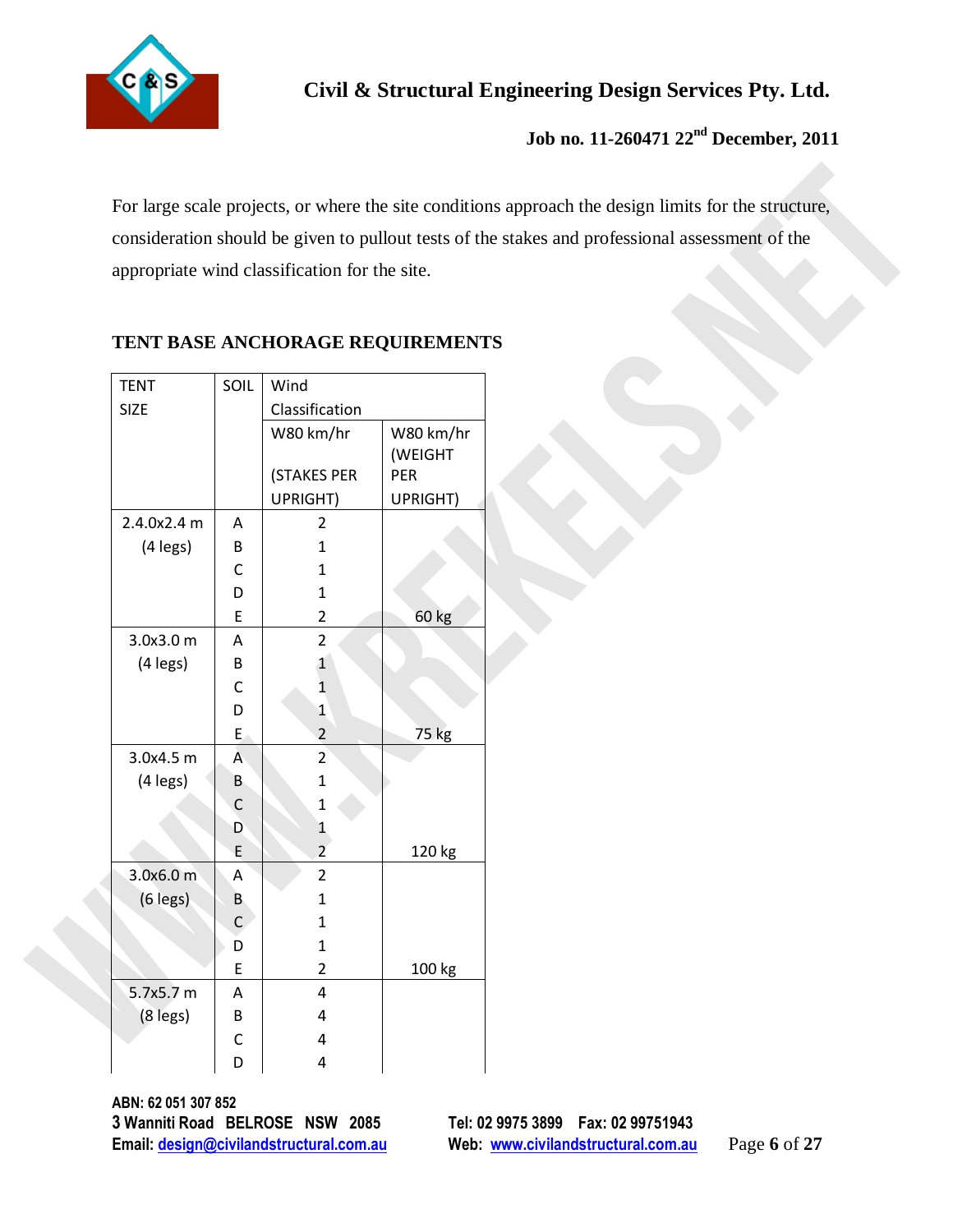

|                            | E      | 4                                             | 80 kg                                                            |                                                                                              |
|----------------------------|--------|-----------------------------------------------|------------------------------------------------------------------|----------------------------------------------------------------------------------------------|
| 4.0x4.0 m                  | A      | 4                                             |                                                                  |                                                                                              |
| (4 legs)                   | В      | 4                                             |                                                                  |                                                                                              |
|                            | С      | 4                                             |                                                                  |                                                                                              |
|                            | D      | 4                                             |                                                                  |                                                                                              |
|                            | E      | 4                                             | 100 kg                                                           |                                                                                              |
| 4.0x6.0 m                  | A      | 4                                             |                                                                  |                                                                                              |
| (4 legs)                   | B      | 4                                             |                                                                  |                                                                                              |
|                            | С      | 4                                             |                                                                  |                                                                                              |
|                            | D      | 4                                             |                                                                  |                                                                                              |
| 4.0x8.0 m                  | E<br>A | 4<br>4                                        | 150 kg                                                           |                                                                                              |
| $(6$ legs)                 | В      | 4                                             |                                                                  |                                                                                              |
|                            | C      | 4                                             |                                                                  |                                                                                              |
|                            | D      | 4                                             |                                                                  |                                                                                              |
|                            | E      | 4                                             | 130 kg                                                           |                                                                                              |
| Definitions of soil types: |        |                                               |                                                                  | Type A: Loose sand such as dunal sand. Uncompacted site filling may also be included in this |
| soil type.                 |        |                                               |                                                                  |                                                                                              |
|                            |        | Type B: Medium to stiff clays or silty clays. |                                                                  |                                                                                              |
|                            |        |                                               | Type C: Moderately compact sand or gravel e.g., alluvial origin. |                                                                                              |
|                            |        |                                               |                                                                  | Type D: Compact sand and gravel e.g., weathered sandstone or compacted quarry rubble         |
| hardstand.                 |        |                                               |                                                                  |                                                                                              |
|                            |        |                                               |                                                                  | Type E: Concrete slab on ground (see weighted column). Number Stated are for M16 Dynabolts,  |
|                            |        |                                               |                                                                  |                                                                                              |
|                            |        |                                               |                                                                  | 70mm min embedment, 150mm min spacing, min edge distance on slab 80mm.                       |
|                            |        |                                               |                                                                  |                                                                                              |
|                            |        |                                               |                                                                  |                                                                                              |

## **Definitions of soil types:**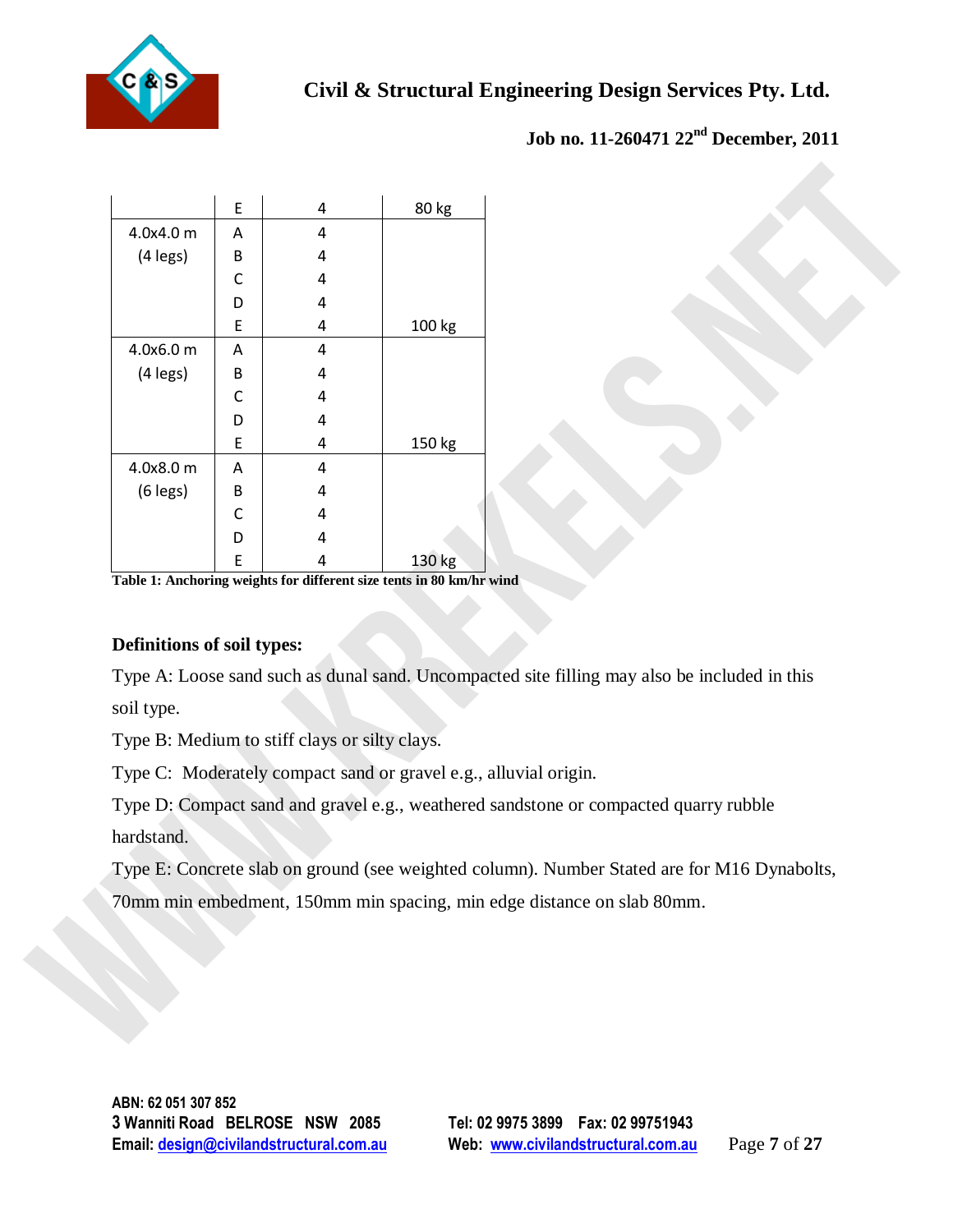

# **3.0 TENT SPECIFICATIONS**

| <b>Explorer range</b><br>K <sub>2</sub> range | <b>Material</b><br>Aluminium T5 6005 grade<br>Aluminium T5 6005 grade | <b>Member</b><br>30x30x2<br>32x32x1,3<br>37x37x2 | Height<br>3.29 | <b>Size</b><br>3x3<br>3x4.5<br>3x6 |
|-----------------------------------------------|-----------------------------------------------------------------------|--------------------------------------------------|----------------|------------------------------------|
|                                               |                                                                       |                                                  |                |                                    |
|                                               |                                                                       |                                                  |                |                                    |
|                                               |                                                                       |                                                  |                |                                    |
|                                               |                                                                       |                                                  | 3.29           | 3x3                                |
|                                               |                                                                       |                                                  |                | 3x4.5                              |
| <b>Summit range</b>                           |                                                                       |                                                  |                | 3x6                                |
|                                               | Aluminium T5 6005 grade                                               | 40x40x2                                          | 2.99           | 2.4x2.4                            |
|                                               |                                                                       |                                                  | 3.29           | 3x3                                |
|                                               |                                                                       |                                                  |                | 3x4.5                              |
|                                               |                                                                       |                                                  |                | 3x6                                |
|                                               |                                                                       |                                                  | 3.73           | 4x4                                |
|                                               |                                                                       |                                                  |                | 4x8                                |
|                                               |                                                                       |                                                  | 4.02           | 5.7                                |
| <b>Tectonic range</b>                         | Aluminium T5 6005 grade                                               | 57x50x2                                          | 2.99           | 2.4x2.4                            |
|                                               |                                                                       |                                                  | 3.29           | 3x3                                |
|                                               |                                                                       |                                                  |                | 3x4.5                              |
|                                               |                                                                       |                                                  |                | 3x6                                |
|                                               |                                                                       |                                                  | 3.73           | 4x4                                |
|                                               |                                                                       |                                                  |                | 4x6                                |
| <b>Table 2: Tent Specifications</b>           |                                                                       |                                                  |                | 4x8                                |
|                                               |                                                                       |                                                  |                |                                    |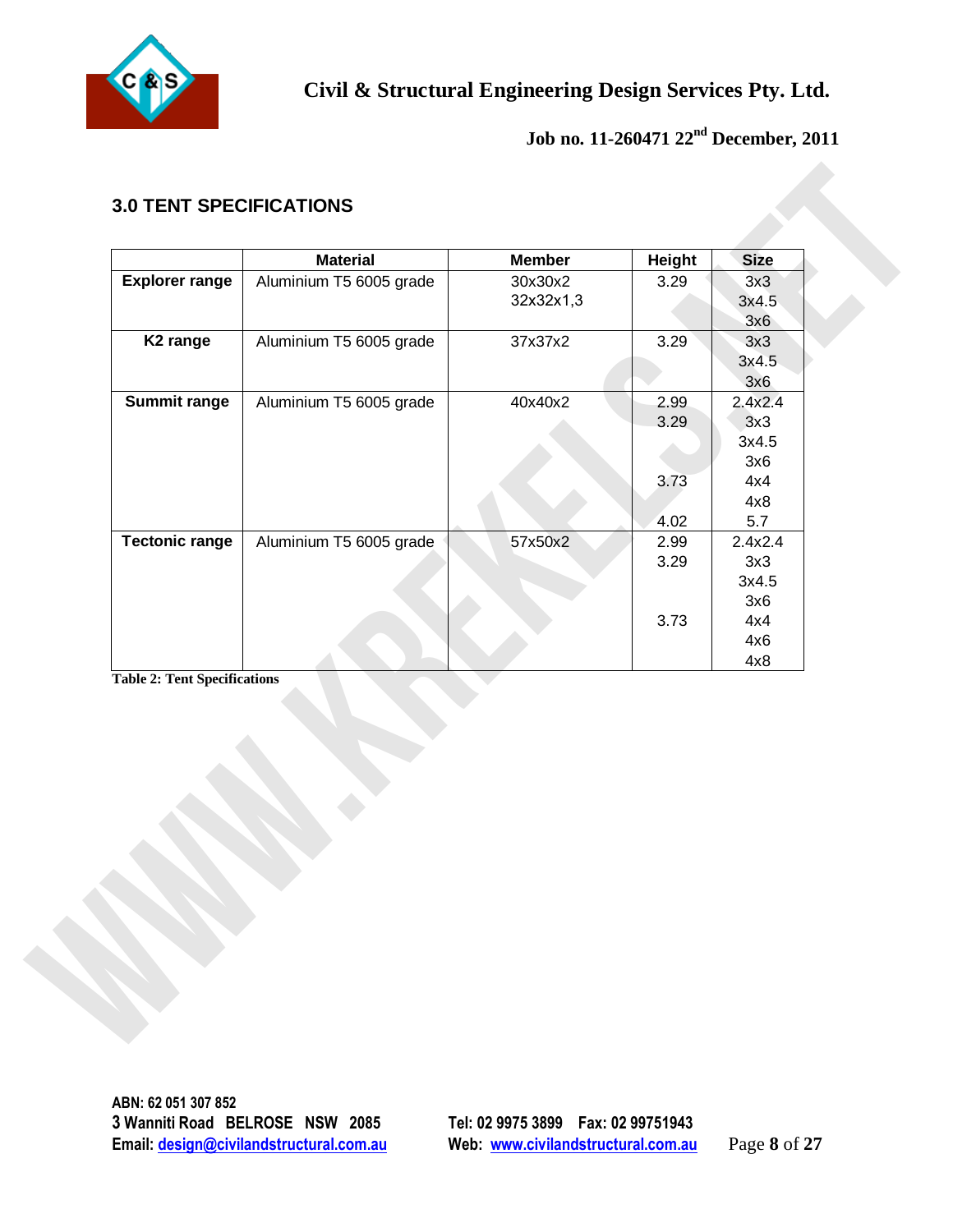

 **Job no. 11-260471 22nd December, 2011** 

## **3.1 DESIGN WIND PRESSURE AND CALCULATION**

#### **Regional wind speeds (cl. 3.2)**

| Regional wind speeds (cl. 3.2)                          | TEDDS calculation version 1.0.05;                                                                                                                                                                                                                                                                                                                    |
|---------------------------------------------------------|------------------------------------------------------------------------------------------------------------------------------------------------------------------------------------------------------------------------------------------------------------------------------------------------------------------------------------------------------|
| probability of exceedance appropriate.                  | Regional wind speeds ( $V_R$ ) for all directions based on 3 second gust wind data shall be as given in Table 3.1<br>AS/NZS 1170.2 for the regions shown in Figure 3.1 where R (average recurrence interval) is the inverse of the<br>annual probability of exceedance of the wind speed. Refer to AS/NZS 1170.0 for information on values of annual |
| Inverse of annual probability of wind speed exceedance; | $R = 1$                                                                                                                                                                                                                                                                                                                                              |
|                                                         |                                                                                                                                                                                                                                                                                                                                                      |
|                                                         |                                                                                                                                                                                                                                                                                                                                                      |
| Regional wind speed, Region A (1 to 7);                 | $V_R = 30$ ; m/s                                                                                                                                                                                                                                                                                                                                     |
| <b>Multipliers</b>                                      |                                                                                                                                                                                                                                                                                                                                                      |
| Wind direction multiplier (cl. 3.3)                     |                                                                                                                                                                                                                                                                                                                                                      |
|                                                         | The wind direction multiplier (M <sub>d</sub> ) shall be as follows for each cardinal direction (given in Table 3.2 AS/NZS                                                                                                                                                                                                                           |
| 1170.2).                                                |                                                                                                                                                                                                                                                                                                                                                      |
| Region A2                                               |                                                                                                                                                                                                                                                                                                                                                      |
| North, north-east, east;                                | $M_{d.N} = M_{d.NE} = M_{d.E} = 0.8$                                                                                                                                                                                                                                                                                                                 |
| South-east, south-west, north-west;                     | $M_{d,SE} = M_{d,SW} = M_{d,NW} = 0.95$                                                                                                                                                                                                                                                                                                              |
| South;                                                  | $M_{d.S} = 0.9$                                                                                                                                                                                                                                                                                                                                      |
| West;                                                   | $M_{d.W} = M_d = 1.0$                                                                                                                                                                                                                                                                                                                                |
| Terrain/height multiplier (cl. 4.2)                     |                                                                                                                                                                                                                                                                                                                                                      |
| Terrain category;                                       | Terrain <sub>Cat</sub> = $1$ ;                                                                                                                                                                                                                                                                                                                       |
| Height;                                                 | $z = 3.00$ m                                                                                                                                                                                                                                                                                                                                         |
| Terrain/height multiplier (Table 4.1(A));               | $M_{zcat1} = 0.99$                                                                                                                                                                                                                                                                                                                                   |
| Shielding multiplier (cl. 4.3);                         | $M_s = 1.00$                                                                                                                                                                                                                                                                                                                                         |
| Topographic multiplier (cl. 4.4);                       | $M_t = 1.00$                                                                                                                                                                                                                                                                                                                                         |
| Site wind speed (cl. 2.2)                               |                                                                                                                                                                                                                                                                                                                                                      |
| Site wind speed;                                        | $V_{\text{sit},\beta} = V_R \times M_d \times (M_{z,\text{cat}} \times M_s \times M_t)$                                                                                                                                                                                                                                                              |
|                                                         | The site wind speed is independent of the type or shape of structure.                                                                                                                                                                                                                                                                                |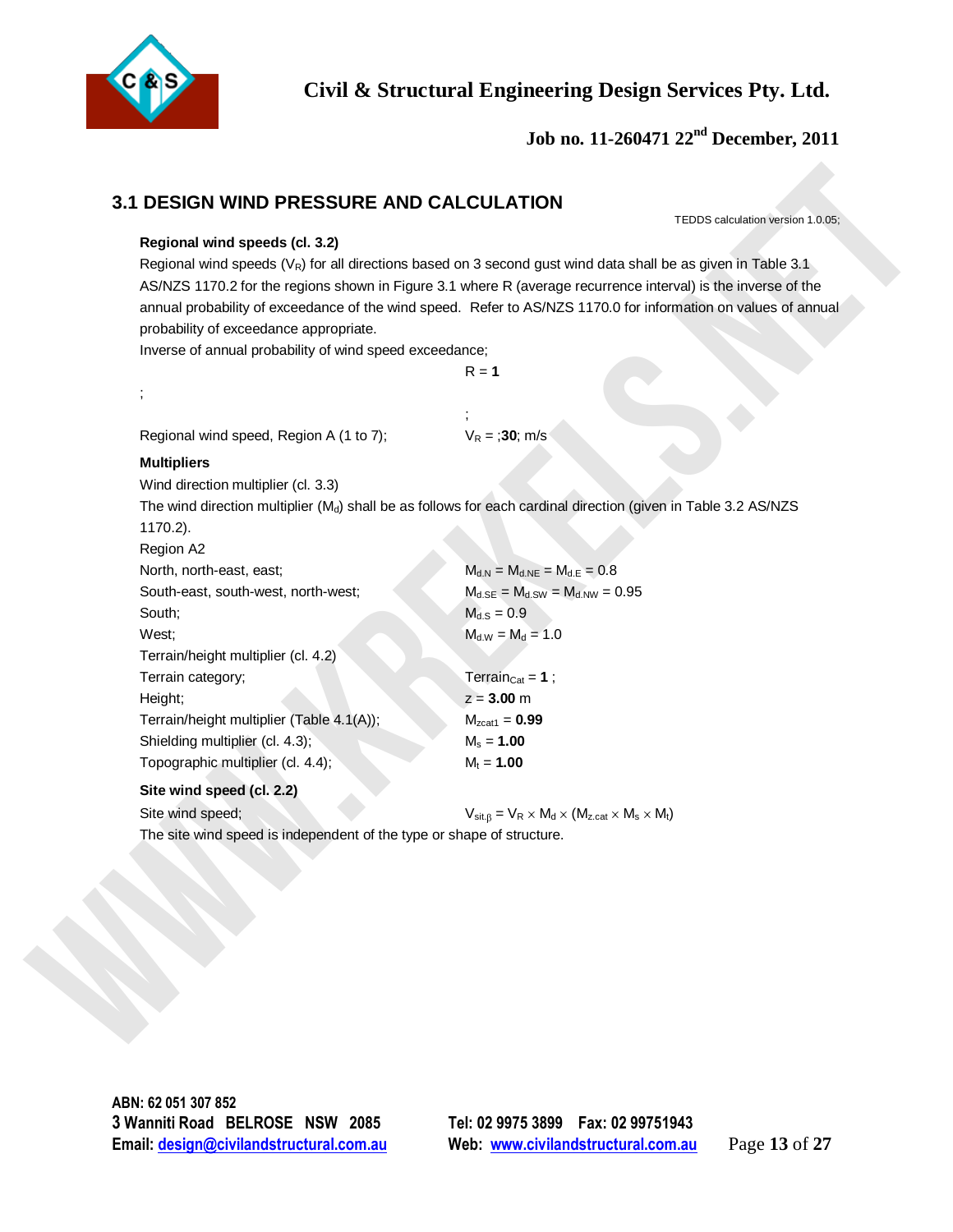



|                             | $\beta = 0$                                                                                                                                       |
|-----------------------------|---------------------------------------------------------------------------------------------------------------------------------------------------|
|                             | Cardinal wind directions<br>North                                                                                                                 |
|                             | $V_0 = V_{360}$                                                                                                                                   |
|                             | <b>NE</b><br><b>NW</b>                                                                                                                            |
|                             | $V_{315}$<br>45                                                                                                                                   |
|                             |                                                                                                                                                   |
| $\beta = 270$               | $\beta = 90$                                                                                                                                      |
|                             | West $V_{270}$<br>East<br>$\mathsf{V}_{90}$                                                                                                       |
|                             | $\rm V_{225}$<br>$\rm V_{135}$                                                                                                                    |
|                             | SŴ<br><b>SE</b>                                                                                                                                   |
|                             |                                                                                                                                                   |
|                             | $V_{180}$                                                                                                                                         |
|                             | South                                                                                                                                             |
|                             | $\beta = 180$                                                                                                                                     |
|                             | Ultimate limit state and serviceability limit state for regions A(1 to 7) and W                                                                   |
| North;                      | $V_0 = V_{360} = V_{\text{sit,N}} = V_R \times M_{d.N} \times (M_{\text{zcat1}} \times M_s \times M_t) = 23.76 \text{ m/s}$                       |
| North-east;                 | $V_{45} = V_{\text{sit,NE}} = V_R \times M_{d.NE} \times (M_{\text{zcat1}} \times M_s \times M_t) = 23.76 \text{ m/s}$                            |
| East;                       | $V_{90} = V_{\text{sit}} = V_R \times M_{d,E} \times (M_{\text{zcat1}} \times M_s \times M_t) = 23.76 \text{ m/s}$                                |
| South-east;                 | $V_{135} = V_{\text{sit.SE}} = V_R \times M_{dSE} \times (M_{\text{zcat1}} \times M_s \times M_t) = 28.22 \text{ m/s}$                            |
| South;                      | $V_{180} = V_{\text{sit.S}} = V_R \times M_{d.S} \times (M_{\text{zcat1}} \times M_s \times M_t) = 26.73 \text{ m/s}$                             |
| South-west;                 | $V_{225} = V_{\text{sit.SW}} = V_R \times M_{d.SW} \times (M_{\text{zcat1}} \times M_s \times M_t) = 28.22 \text{ m/s}$                           |
| West;                       | $V_{270} = V_{\text{sit,W}} = V_R \times M_{d,W} \times (M_{\text{zcat1}} \times M_s \times M_t) = 29.70 \text{ m/s}$                             |
| North-west;                 | $V_{315} = V_{\text{sit,NW}} = V_R \times M_{\text{d,NW}} \times (M_{\text{zcat1}} \times M_s \times M_t) = 28.22 \text{ m/s}$                    |
| Design wind speed (cl. 2.3) |                                                                                                                                                   |
|                             | The design wind speed (V <sub>des.0</sub> ) equals the maximum value of site wind speed in the range $\theta = \beta +1/45^{\circ}$ where $\beta$ |
|                             | is the cardinal direction clockwise from true North and $\theta$ is the angle to the building orthogonal axes. The design                         |
|                             | wind speed considers directional effects and variations with height.                                                                              |
|                             |                                                                                                                                                   |
|                             | Orthogonal orientation                                                                                                                            |
|                             | $\theta = 0$                                                                                                                                      |
|                             | $\theta_1$<br>.θ2<br>45<br>45                                                                                                                     |
|                             | $\theta=270$<br>$\theta = 90$                                                                                                                     |
|                             | X<br>х                                                                                                                                            |
|                             | $\theta_4$<br>$\theta_3$                                                                                                                          |
|                             | $\theta = 180$                                                                                                                                    |
|                             |                                                                                                                                                   |
| Oriontato building          | $\lambda = 00.0$ ° $($ onglo botwoon $\beta = 0$ ° and $\beta = 0$ °                                                                              |

#### **Design wind speed (cl. 2.3)**



Orientate building;  $\phi = 90.0^\circ$ ; (angle between  $\beta = 0^\circ$  and  $\theta = 0^\circ$ )

**ABN: 62 051 307 852 3 Wanniti Road BELROSE NSW 2085 Tel: 02 9975 3899 Fax: 02 99751943** 

**Email: design@civilandstructural.com.au Web: www.civilandstructural.com.au** Page **14** of **27**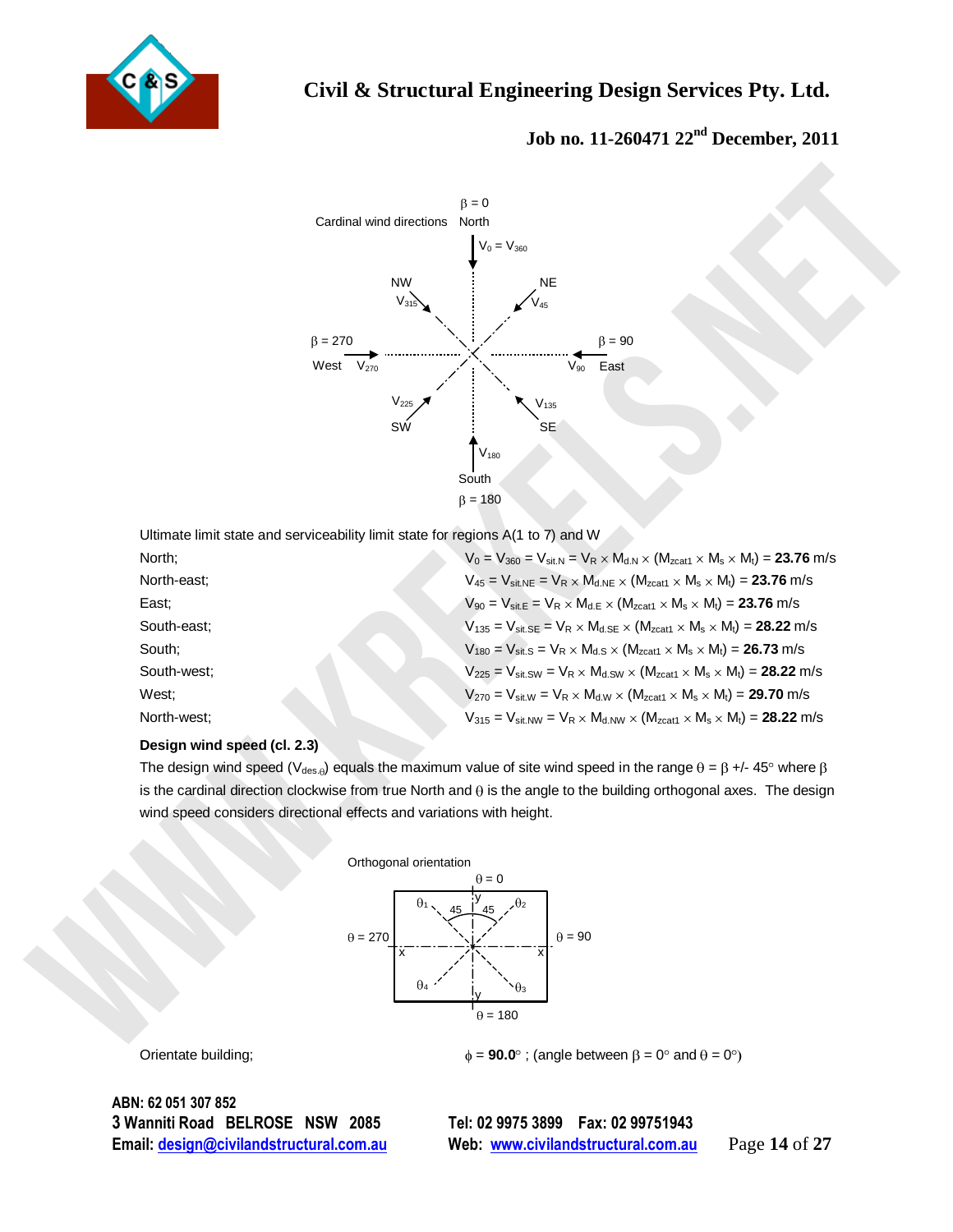



**ABN: 62 051 307 852 3 Wanniti Road BELROSE NSW 2085 Tel: 02 9975 3899 Fax: 02 99751943** 

**Email: design@civilandstructural.com.au Web: www.civilandstructural.com.au** Page **15** of **27**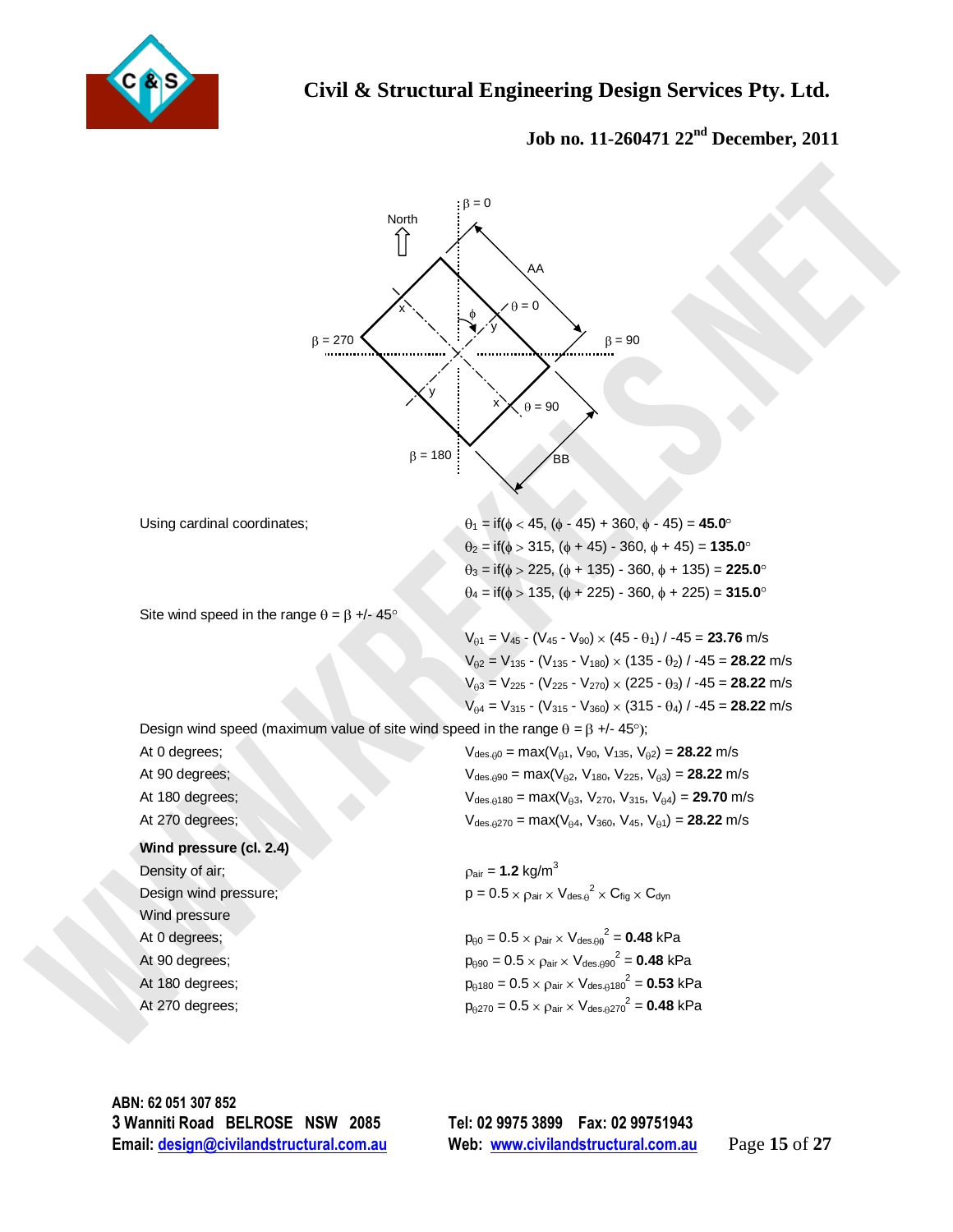

### **Job no. 11-260471 22nd December, 2011**

#### **Aerodynamic shape factor for enclosed building (cl. 5.2a)**

| External pressures; | $C_{\text{fig}} = C_{\text{p.e}} \times K_a \times K_{\text{c,e}} \times K_l \times K_p$ |  |
|---------------------|------------------------------------------------------------------------------------------|--|
| Internal pressures: | $C_{\text{fiq}} = C_{\text{p.i}} \times K_{\text{c.i}}$                                  |  |

| building.                      | The following calculations collate the internal and external pressure coefficients for an enclosed rectangular                           |                                                         |                                                                     |  |
|--------------------------------|------------------------------------------------------------------------------------------------------------------------------------------|---------------------------------------------------------|---------------------------------------------------------------------|--|
|                                | The coefficients have been combined with wind pressures for each orthogonal direction. The combination of the                            |                                                         |                                                                     |  |
|                                | external and internal pressures needs to be conducted separately. When combining the pressures, the                                      |                                                         |                                                                     |  |
|                                | Combination factors, $K_{c,e}$ & $K_{c,i}$ (refer to Table 5.5 for appropriate values of $K_{c,e}$ & $K_{c,i}$ ), and the Area reduction |                                                         |                                                                     |  |
|                                | factor, $K_a$ , need to be included. The Area reduction factor, $K_a$ , makes the pressure applicable to the specific                    |                                                         |                                                                     |  |
|                                | structural element and force being considered.                                                                                           |                                                         |                                                                     |  |
|                                | No local pressure factor (K <sub>i</sub> ) has been included in the following calculations and this should be considered                 |                                                         |                                                                     |  |
| separately.                    |                                                                                                                                          |                                                         |                                                                     |  |
|                                | No consideration or reduction has been made for permeable cladding $(K_p)$ in the calculation.                                           |                                                         | $C_{fig} = C_{p.e} \times K_a \times K_{c,e} \times K_l \times K_p$ |  |
| External pressures;            |                                                                                                                                          | $C_{\text{fiq}} = C_{\text{p.i}} \times K_{\text{c.i}}$ |                                                                     |  |
| Internal pressures;            |                                                                                                                                          |                                                         |                                                                     |  |
|                                | External pressure coefficients for enclosed rectangular buildings (cl. 5.4)                                                              |                                                         |                                                                     |  |
| Building dimensions;           |                                                                                                                                          | $h = 3.1 m$<br>$AA = 8.0 m$                             |                                                                     |  |
|                                |                                                                                                                                          | $BB = 4.0 m$                                            |                                                                     |  |
| Roof slope;                    |                                                                                                                                          | $\alpha = 45.0$                                         |                                                                     |  |
| Ratios for $\theta = 0/180$ ;  |                                                                                                                                          |                                                         | $d_{0}$ on $b_{00}$ = BB / AA = 0.50                                |  |
|                                |                                                                                                                                          |                                                         | $h_{0}$ on $d_{00}$ = h / BB = 0.76                                 |  |
|                                |                                                                                                                                          | $\alpha_{\theta 0} = \alpha$                            |                                                                     |  |
| Ratios for $\theta = 90/270$ ; |                                                                                                                                          |                                                         | d_on_ $b_{\theta 90}$ = AA / BB = 2.00                              |  |
|                                |                                                                                                                                          |                                                         | $h_{0}$ on $d_{0}$ = h / AA = 0.38                                  |  |
|                                |                                                                                                                                          | $\alpha_{\theta 90} = \alpha$                           |                                                                     |  |
|                                |                                                                                                                                          |                                                         |                                                                     |  |
|                                |                                                                                                                                          |                                                         | Enclosed rectangular<br>buildings - hip roofs                       |  |
|                                | Coefficients for Hip roof when $\alpha \ge 10^{\circ}$ ;                                                                                 |                                                         |                                                                     |  |
| Roof                           | 0/180                                                                                                                                    | Orthogonal direction                                    | 90/270                                                              |  |

| Roof        |                                                      | Orthogonal direction       |                             |                             |
|-------------|------------------------------------------------------|----------------------------|-----------------------------|-----------------------------|
|             | 0/180<br>90/270                                      |                            |                             |                             |
| $T5.3B$ (U) | $\mathsf{u}_{\text{p.e.} \text{U1} \oplus \text{O}}$ | $U_{\text{p.e.} \cup 200}$ | $U_{\text{p.e.}U1\theta90}$ | $U_{\text{p.e.}U2\theta90}$ |

**ABN: 62 051 307 852 3 Wanniti Road BELROSE NSW 2085 Tel: 02 9975 3899 Fax: 02 99751943 Email: design@civilandstructural.com.au Web: www.civilandstructural.com.au** Page **16** of **27**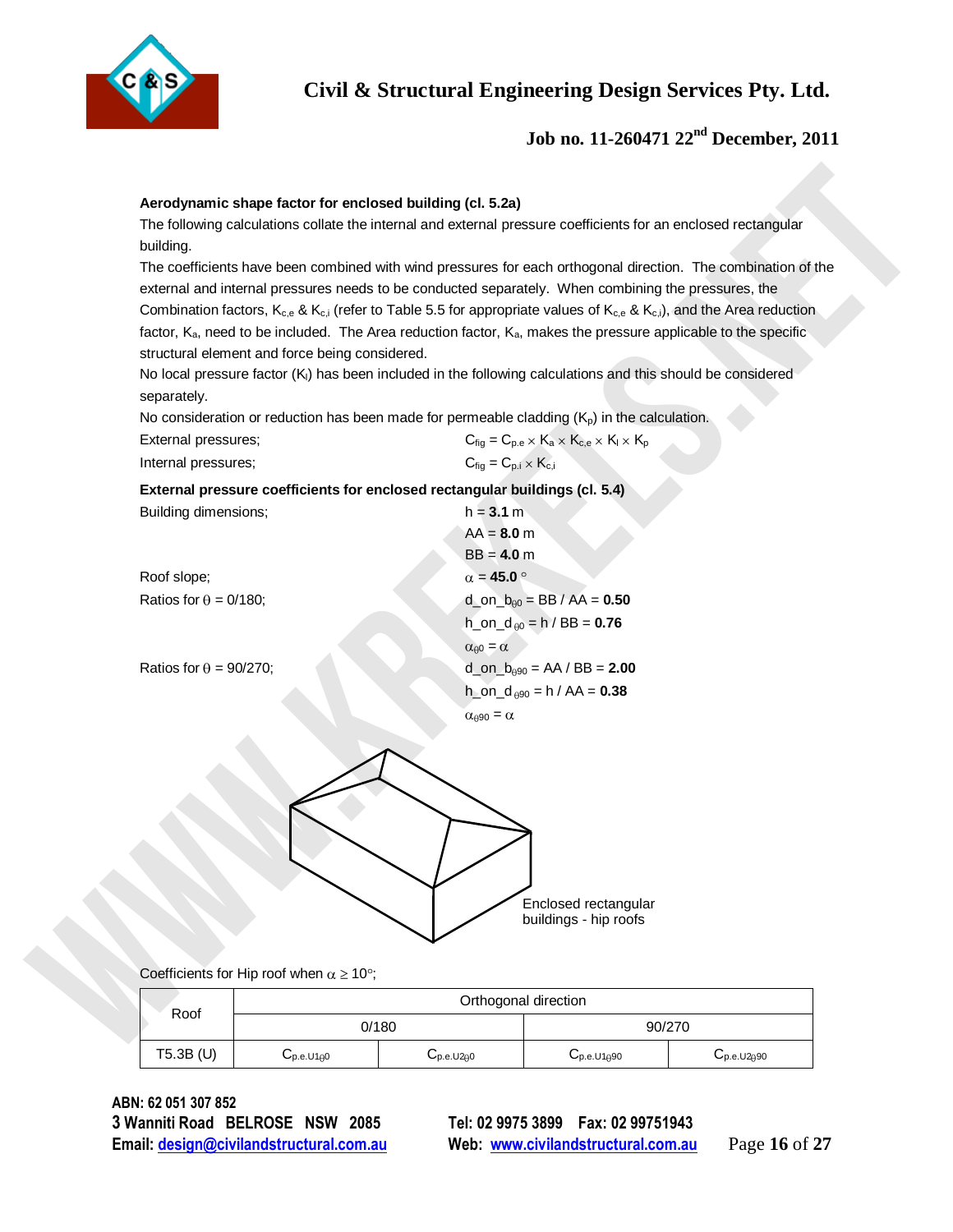

# **Job no. 11-260471 22nd December, 2011**

|                                                                                                                                                                        | 0.00                                                 | 0.57                                                                      | 0.00                 | 0.57                   |  |
|------------------------------------------------------------------------------------------------------------------------------------------------------------------------|------------------------------------------------------|---------------------------------------------------------------------------|----------------------|------------------------|--|
| T5.3C                                                                                                                                                                  |                                                      | $C_{p.e. D1\theta0}$                                                      |                      | $C_{p.e. D1\theta90}$  |  |
| $(D)$ & $(R)$<br>Roof<br>(U)<br>$(D)$ & $(R)$<br>Roof<br>(U)<br>$(D)$ & $(R)$<br>Walls<br>Windward<br><b>T5.2A</b><br>(W);<br>Leeward<br><b>T5.2B</b><br>(L);<br>Walls |                                                      | $-0.60$                                                                   | $-0.60$              |                        |  |
|                                                                                                                                                                        | Pressure for Hip roof when $\alpha \ge 10^{\circ}$ ; |                                                                           |                      |                        |  |
|                                                                                                                                                                        |                                                      |                                                                           | Orthogonal direction |                        |  |
|                                                                                                                                                                        |                                                      | $0$ (kPa)                                                                 |                      | 180 (kPa)              |  |
|                                                                                                                                                                        | $p_{U1\theta0}$                                      | $p_{U2\theta0}$                                                           | $p_{U1\theta180}$    | $p_{U2\theta180}$      |  |
|                                                                                                                                                                        | 0.00                                                 | 0.27                                                                      | 0.00                 | 0.30                   |  |
|                                                                                                                                                                        |                                                      | $p_{D100}$                                                                |                      | $p_{D1\theta180}$      |  |
|                                                                                                                                                                        |                                                      | $-0.29$                                                                   |                      | $-0.32$                |  |
|                                                                                                                                                                        |                                                      |                                                                           |                      |                        |  |
|                                                                                                                                                                        |                                                      |                                                                           | Orthogonal direction |                        |  |
|                                                                                                                                                                        |                                                      | 90 (kPa)                                                                  |                      | 270 (kPa)              |  |
|                                                                                                                                                                        | $p_{U1\theta90}$                                     | $p_{U2\theta90}$                                                          | $p_{U1\theta270}$    | $p_{U2\theta270}$      |  |
|                                                                                                                                                                        | 0.00                                                 | 0.27                                                                      | 0.00                 | 0.27                   |  |
|                                                                                                                                                                        | $p_{D1\theta270}$<br>$p_{D1090}$                     |                                                                           |                      |                        |  |
|                                                                                                                                                                        | $-0.29$<br>$-0.29$                                   |                                                                           |                      |                        |  |
|                                                                                                                                                                        |                                                      | Coefficients for Windward and Leeward walls in each orthogonal direction; |                      |                        |  |
|                                                                                                                                                                        | Orthogonal direction                                 |                                                                           |                      |                        |  |
|                                                                                                                                                                        | $\overline{0}$                                       | 90                                                                        | 180                  | 270                    |  |
|                                                                                                                                                                        | $C_{p.e.W\theta0}$                                   | $C_{p.e.W090}$                                                            | $C_{p.e.W0180}$      | $C_{p.e. W\theta 270}$ |  |
|                                                                                                                                                                        | 0.70                                                 | 0.70                                                                      | 0.70                 | 0.70                   |  |
|                                                                                                                                                                        | $C_{p.e.L\theta0}$                                   | $C_{p.e.L\theta90}$                                                       | $C_{p.e.L\theta180}$ | $C_{p.e.L\theta270}$   |  |
|                                                                                                                                                                        | $-0.50$                                              | $-0.50$                                                                   | $-0.50$              | $-0.50$                |  |
|                                                                                                                                                                        |                                                      | Pressure for Windward and Leeward walls in each orthogonal direction;     |                      |                        |  |
|                                                                                                                                                                        |                                                      |                                                                           | Orthogonal direction |                        |  |
|                                                                                                                                                                        | $0$ (kPa)                                            | 90 (kPa)                                                                  | 180 (kPa)            | 270 (kPa)              |  |
| Windward                                                                                                                                                               | p <sub>weo</sub>                                     | P <sub>W090</sub>                                                         | $p_{W\theta180}$     | $p_{W\theta270}$       |  |
| T5.2A<br>$(W)$ ;                                                                                                                                                       | 0.33                                                 | 0.33                                                                      | 0.37                 | 0.33                   |  |
| Leeward<br>T5.2B                                                                                                                                                       | $p_{L\theta0}$                                       | $p_{L\theta 90}$                                                          | $p_{L\theta180}$     | $p_{L\theta 270}$      |  |
|                                                                                                                                                                        |                                                      |                                                                           |                      |                        |  |

**ABN: 62 051 307 852 3 Wanniti Road BELROSE NSW 2085 Tel: 02 9975 3899 Fax: 02 99751943 Email: design@civilandstructural.com.au Web: www.civilandstructural.com.au** Page **17** of **27**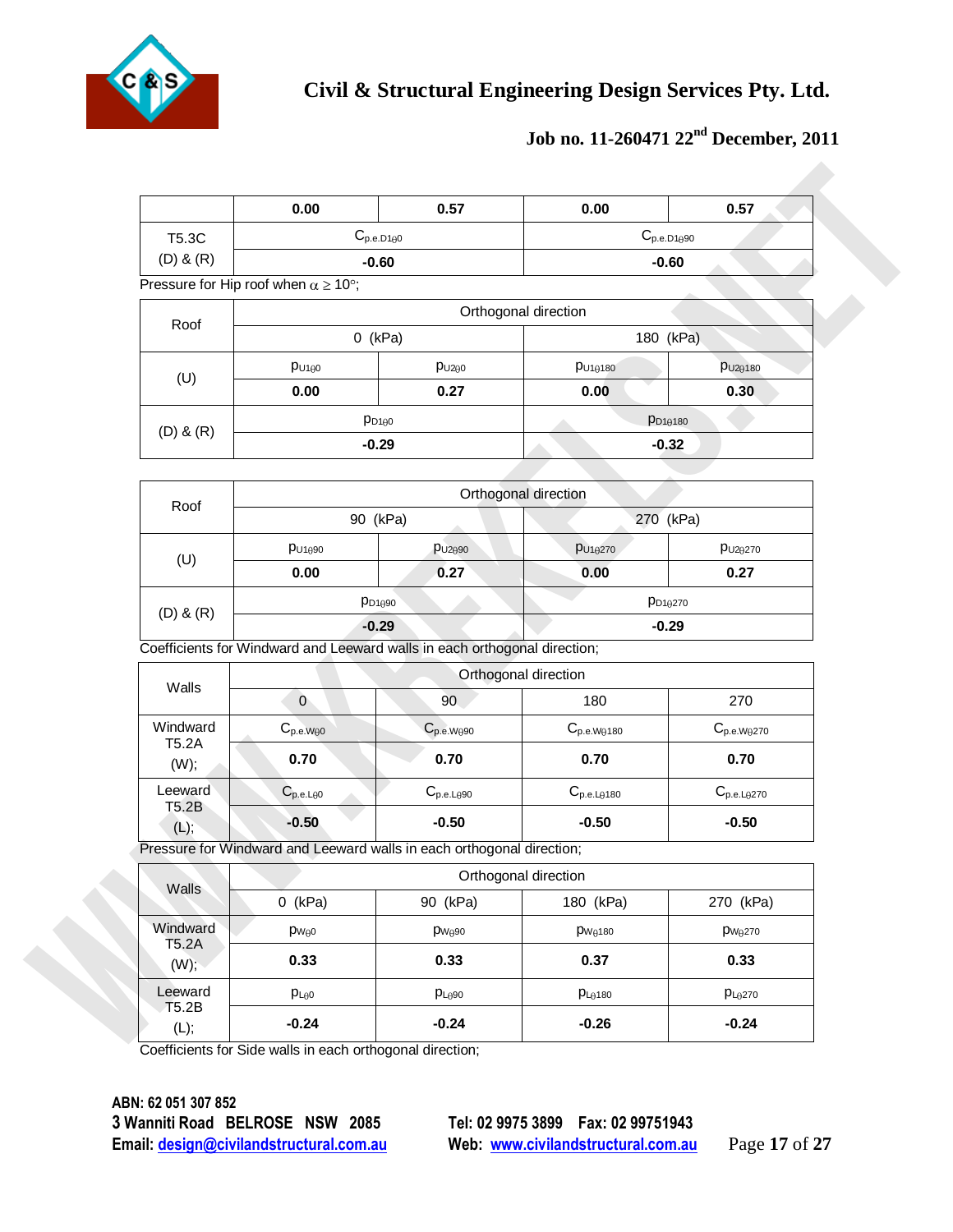

| distance<br>from       | T5.2C - Side walls (S)                                |                                        |                                         |                                       |  |
|------------------------|-------------------------------------------------------|----------------------------------------|-----------------------------------------|---------------------------------------|--|
|                        |                                                       |                                        | Orthogonal direction                    |                                       |  |
| windward<br>edge       | $\pmb{0}$                                             | 90                                     | 180                                     | 270                                   |  |
|                        | $C_{p.e.S.0\_1h\theta0}$                              | $C_{p.e.S.0\_1h\theta90}$              | $C_{p.e.S.0\_1h\theta180}$              | $C_{p.e.S.0\_1h\theta270}$            |  |
| $0$ to 1h              | $-0.65$                                               | $-0.65$                                | $-0.65$                                 | $-0.65$                               |  |
| 1h to 2h               | $C_{p.e.S.1\_2h\theta0}$                              | $C_{p.e.S.1\_2h\theta90}$              | $C_{p.e.S.1\_2h\theta180}$              | $C_{p.e.S.1\_2h\theta270}$            |  |
|                        | $-0.5$                                                | $-0.5$                                 | $-0.5$                                  | $-0.5$                                |  |
|                        | $C_{p.e.S.2\_3h\theta0}$                              | $C_{p.e.S.2\_3h\theta90}$              | $C_{p.e.S.2\_3h\theta180}$              | $C_{p.e.S.2_3h\theta270}$             |  |
| 2h to 3h               | $-0.3$                                                | $-0.3$                                 | $-0.3$                                  | $-0.3$                                |  |
| >3h                    | $C_{p.e.S.3h\theta0}$                                 | $C_{p.e.S.3h\theta90}$                 | $C_{p.e.S.3h\theta180}$                 | $C_{p.e.S.3h\theta270}$               |  |
|                        | $-0.2$                                                | $-0.2$                                 | $-0.2$                                  | $-0.2$                                |  |
|                        | Pressure for Side walls in each orthogonal direction; |                                        |                                         |                                       |  |
| Horizontal<br>distance |                                                       |                                        | Orthogonal direction                    |                                       |  |
| from                   | 0                                                     | 90                                     | 180                                     | 270                                   |  |
| windward<br>edge       | $(C_{p.e.S} \times p_{\theta 0})$ kPa                 | $(C_{p.e.S} \times p_{\theta 90})$ kPa | $(C_{p.e.S} \times p_{\theta 180})$ kPa | $(C_{p.e.S}\times p_{\theta270})$ kPa |  |
| $0$ to 1h              | $p_{S.0\_1h\oplus 0}$                                 | $p_{S.0\_1h\theta90}$                  | $p_{S.0\_1h\theta180}$                  | $ps.0_1h0270$                         |  |
|                        | $-0.31$                                               | $-0.31$                                | $-0.34$                                 | $-0.31$                               |  |
| 1h to 2h               | $S.1\_2h00$                                           | $S.1\_2h090$                           | $S.1\_2h00180$                          | $S.1\_2h0270$                         |  |
|                        | $-0.24$                                               | $-0.24$                                | $-0.26$                                 | $-0.24$                               |  |
| 2h to 3h               | $Ps.2_3h\theta0$                                      | $p_{S.2\_3h\theta90}$                  | $p_{S.2\_3h\theta180}$                  | $p_{S.2\_3h\oplus270}$                |  |
|                        | $-0.14$                                               | $-0.14$                                | $-0.16$                                 | $-0.14$                               |  |
| >3h                    | $p_{S.3h\oplus 0}$                                    | $p_{S.3h\theta90}$                     | $p_{S.3h\theta180}$                     | $p_{S.3h\theta270}$                   |  |
|                        | $-0.10$                                               | $-0.10$                                | $-0.11$                                 | $-0.10$                               |  |

| Horizontal                           |                                            |                                              | Orthogonal direction                           |                                                |
|--------------------------------------|--------------------------------------------|----------------------------------------------|------------------------------------------------|------------------------------------------------|
| distance<br>from<br>windward<br>edge | 0<br>$(C_{p.e.S} \times p_{\theta 0})$ kPa | 90<br>$(C_{p.e.S} \times p_{\theta 90})$ kPa | 180<br>$(C_{p.e.S} \times p_{\theta 180})$ kPa | 270<br>$(C_{p.e.S} \times p_{\theta 270})$ kPa |
| $0$ to 1h                            | Ps.0 1h00                                  | $p_{S.0_1h\theta90}$                         | PS.0 1h0180                                    | PS.0 1h0270                                    |
|                                      | $-0.31$                                    | $-0.31$                                      | $-0.34$                                        | $-0.31$                                        |
| 1 $h$ to 2 $h$                       | $S.1\_2h00$                                | $S.1\_2h090$                                 | $S.1\_2h0180$                                  | $S.1\_2h00270$                                 |
|                                      | $-0.24$                                    | $-0.24$                                      | $-0.26$                                        | $-0.24$                                        |
| 2h to 3h                             | Ps.23h00                                   | $Ps.2$ 3h $0.90$                             | Ps.23h0180                                     | Ps.2 3h/270                                    |
|                                      | $-0.14$                                    | $-0.14$                                      | $-0.16$                                        | $-0.14$                                        |
| >3h                                  | $Ps.\text{3h}00$                           | $p_{S.3h\theta90}$                           | $Ps.\overline{3h}0180$                         | Ps.3h0270                                      |
|                                      | $-0.10$                                    | $-0.10$                                      | $-0.11$                                        | $-0.10$                                        |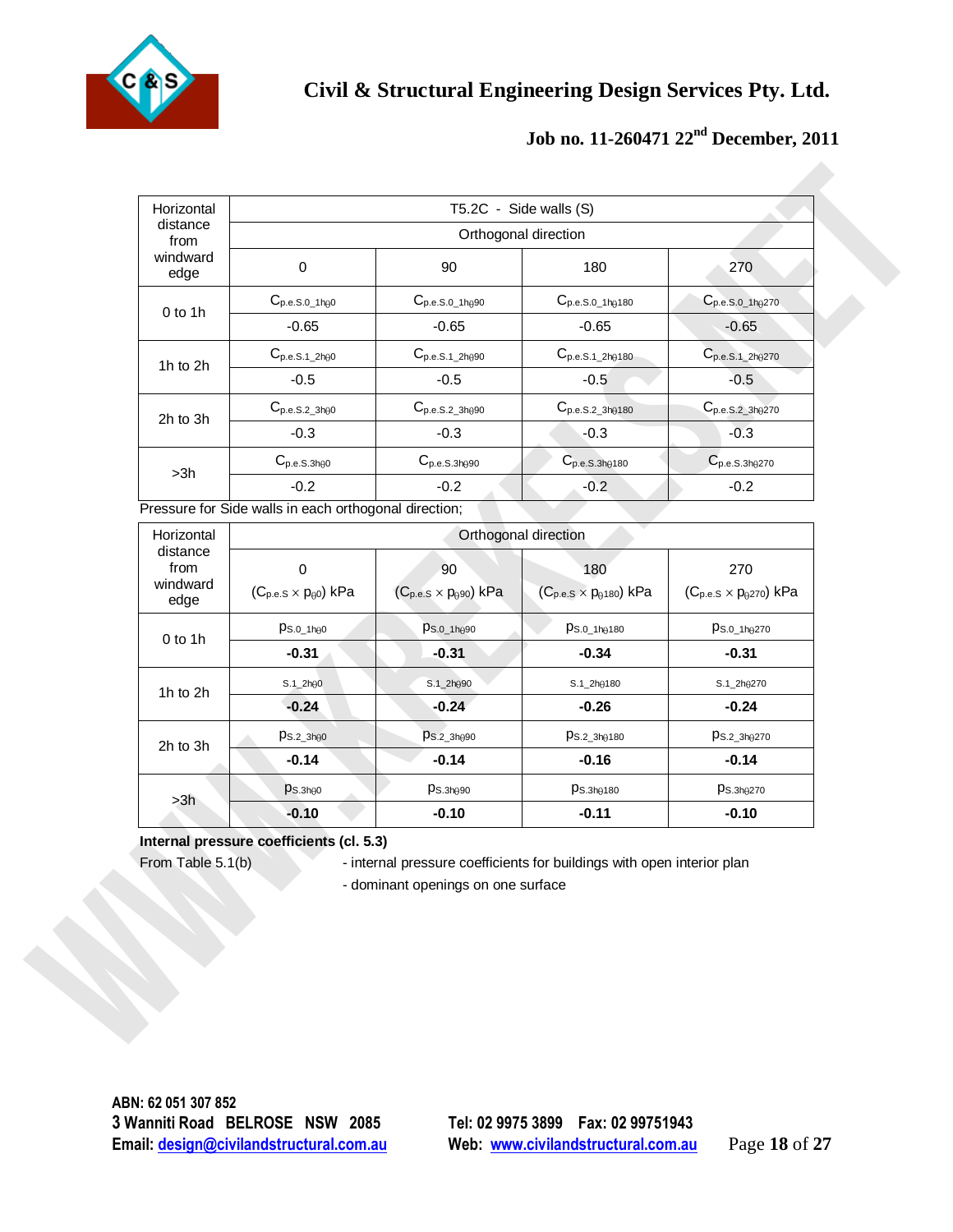



|                                                                                |                         | $\theta = 0$<br>$\frac{\theta = 270}{x}$<br>$\theta = 90$ | BB<br>$\overline{x}$                                                                                                                                                          |  |
|--------------------------------------------------------------------------------|-------------------------|-----------------------------------------------------------|-------------------------------------------------------------------------------------------------------------------------------------------------------------------------------|--|
|                                                                                |                         |                                                           |                                                                                                                                                                               |  |
|                                                                                |                         | IУ<br>$\theta = 180$                                      |                                                                                                                                                                               |  |
|                                                                                |                         |                                                           |                                                                                                                                                                               |  |
| Coefficients where ratio of dominant opening to total open area is 0.5 or less |                         |                                                           |                                                                                                                                                                               |  |
| Minimum C <sub>pi</sub> ;<br>Maximum C <sub>pi</sub> ;                         |                         |                                                           | $C_{p,i,1\theta 0}=C_{p,i,1\theta 90}=C_{p,i,1\theta 180}=C_{p,i,1\theta 270}=-0.3$<br>$C_{\text{p.i.200}}=C_{\text{p.i.2090}}=C_{\text{p.i.20180}}=C_{\text{p.i.20270}}=0.0$ |  |
| Internal coefficients and pressure for each orthogonal direction;              |                         |                                                           |                                                                                                                                                                               |  |
|                                                                                | Orthogonal<br>direction |                                                           | Internal pressure coefficients (cl. 5.3)                                                                                                                                      |  |
|                                                                                | $\pmb{0}$               | $C_{p.i.1\theta0}$                                        | $C_{p.i.200}$                                                                                                                                                                 |  |
|                                                                                |                         | $-0.30$                                                   | 0.00                                                                                                                                                                          |  |
|                                                                                |                         | $p_{i.100}$ (kPa)                                         | $p_{i.200}$ (kPa)                                                                                                                                                             |  |
|                                                                                |                         | $-0.14$                                                   | $0.00\,$                                                                                                                                                                      |  |
|                                                                                |                         | $C_{p.i.1\theta90}$                                       | $C_{p.i.2\theta90}$                                                                                                                                                           |  |
|                                                                                |                         | $-0.30$                                                   | 0.00                                                                                                                                                                          |  |
|                                                                                | 90                      | $p_{i.1\theta90}$                                         | $p_{i.2\theta90}$                                                                                                                                                             |  |
|                                                                                |                         | $-0.14$                                                   | 0.00                                                                                                                                                                          |  |
|                                                                                |                         | $C_{p.i.1\theta180}$                                      | $C_{p.i.2\theta180}$                                                                                                                                                          |  |
|                                                                                |                         | $-0.30$                                                   | 0.00                                                                                                                                                                          |  |
|                                                                                | 180                     | $p_{i.1\theta180}$                                        | $p_{i.2\theta180}$                                                                                                                                                            |  |
|                                                                                |                         | $-0.16$                                                   | 0.00                                                                                                                                                                          |  |
|                                                                                |                         | $C_{p.i.1\theta270}$                                      | $C_{p.i.2\theta270}$                                                                                                                                                          |  |
|                                                                                |                         | $-0.30$                                                   | 0.00                                                                                                                                                                          |  |
|                                                                                | 270                     | $p_{i.1\theta270}$                                        | $p_{i.2\theta270}$                                                                                                                                                            |  |
|                                                                                |                         | $-0.14$                                                   | 0.00                                                                                                                                                                          |  |
|                                                                                |                         |                                                           |                                                                                                                                                                               |  |